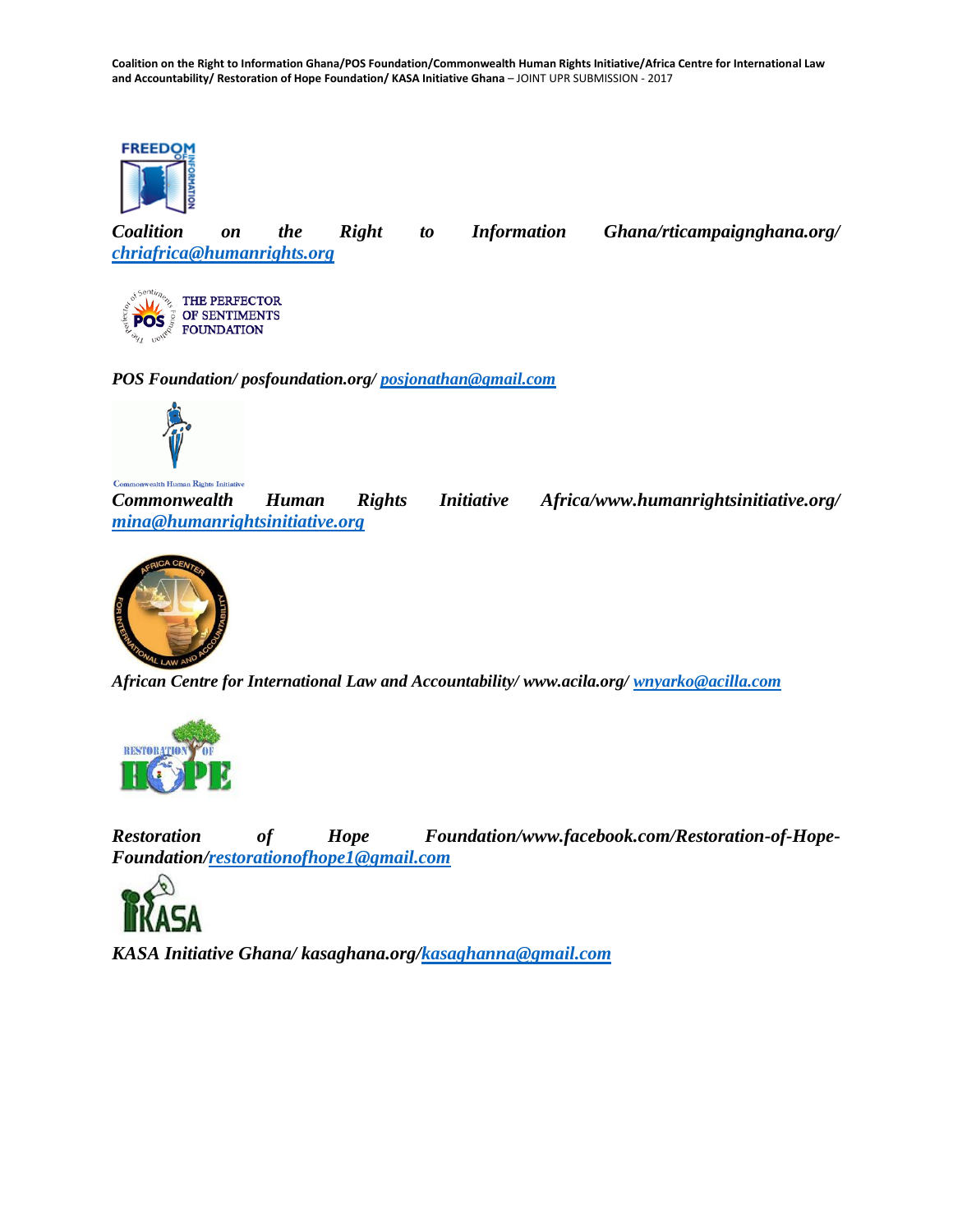**Coalition on the Right to Information Ghana/POS Foundation/Commonwealth Human Rights Initiative/Africa Centre for International Law and Accountability/ Restoration of Hope Foundation/ KASA Initiative Ghana** – JOINT UPR SUBMISSION - 2017

### **GHANA**

### **Coalition on the Right to Information Ghana/POS Foundation/Commonwealth Human Rights Initiative/Africa Centre for International Law and Accountability/ Restoration of Hope Foundation/ KASA Initiative Ghana – JOINT UPR SUBMISSION – 2017 (Under the Ghana Human Rights NGOs Forum) Joint Stakeholders' Report United Nations Third Universal Periodic Review Ghana**

## **INTRODUCTION AND METHODOLOGY**

- 1. This report considers the progress of Ghana to date on Freedom of Expression and Right to Information.
- 2. The submission is prepared in line with Information and Guidelines for Relevant Stakeholders on the Universal Periodic Review Mechanism [as of 2 August 2016]. It covers the methodology for the preparation of the submission and measures undertaken by Ghana to entrench democracy, which has implications for human rights, constitutionalism, rule of law and the fight against corruption in the country. The information was further discussed at a pre-UPR submission workshop organised by Ghana Human Rights NGOs Forum (POS Foundation-Secretariat), KASA Initiative and UPR-Info Africa Office, Kenya on  $21<sup>st</sup>$  and  $22<sup>nd</sup>$  March, 2017 which was attended by more than 70 civil society organizations in Accra, and validated by same on 28th March, 2017. The submission subsequently highlights specific developments and follow-up measures by Ghana in relation to the summary prepared by the Office of the High Commissioner for Human Rights in accordance with paragraph 5 of the annex to Human Rights Council resolution (16/21A/HRC/WG.6/14/GHA/3).
- 3. Ghana has ratified several international instruments, including the International Covenant on Civil and Political Rights (ICCPR), the Second Optional Protocol to the International Covenant on Civil and Political Rights, the International Covenant on Civil and Political Rights (ICCPR), the International Covenant on Economic, Social and Cultural Rights (ICESCR), the Convention against Torture (CAT), the African Charter on Human and Peoples' Rights (ACHPR). It has also incorporated the Universal Declaration of Human Rights (UDHR) into its 1992 Constitution.
- 4. Ghana's domestic legal foundation is provided by the 1992 Constitution. Chapter 5 of the Constitution promotes and ensures the protection of the human rights of the citizenry. The 1992 Constitution of Ghana guarantees freedom of speech and expression, including freedom of the press and other media<sup>1</sup>. In addition, the constitution provides that the media and the public shall hold the state accountable to the people. The latter responsibility necessarily entails the provision of information to enable the media and the public to play its watchdog role.

 $\overline{\phantom{a}}$ 

 $1$  See Article 162(5) of the 1992 Constitution of Ghana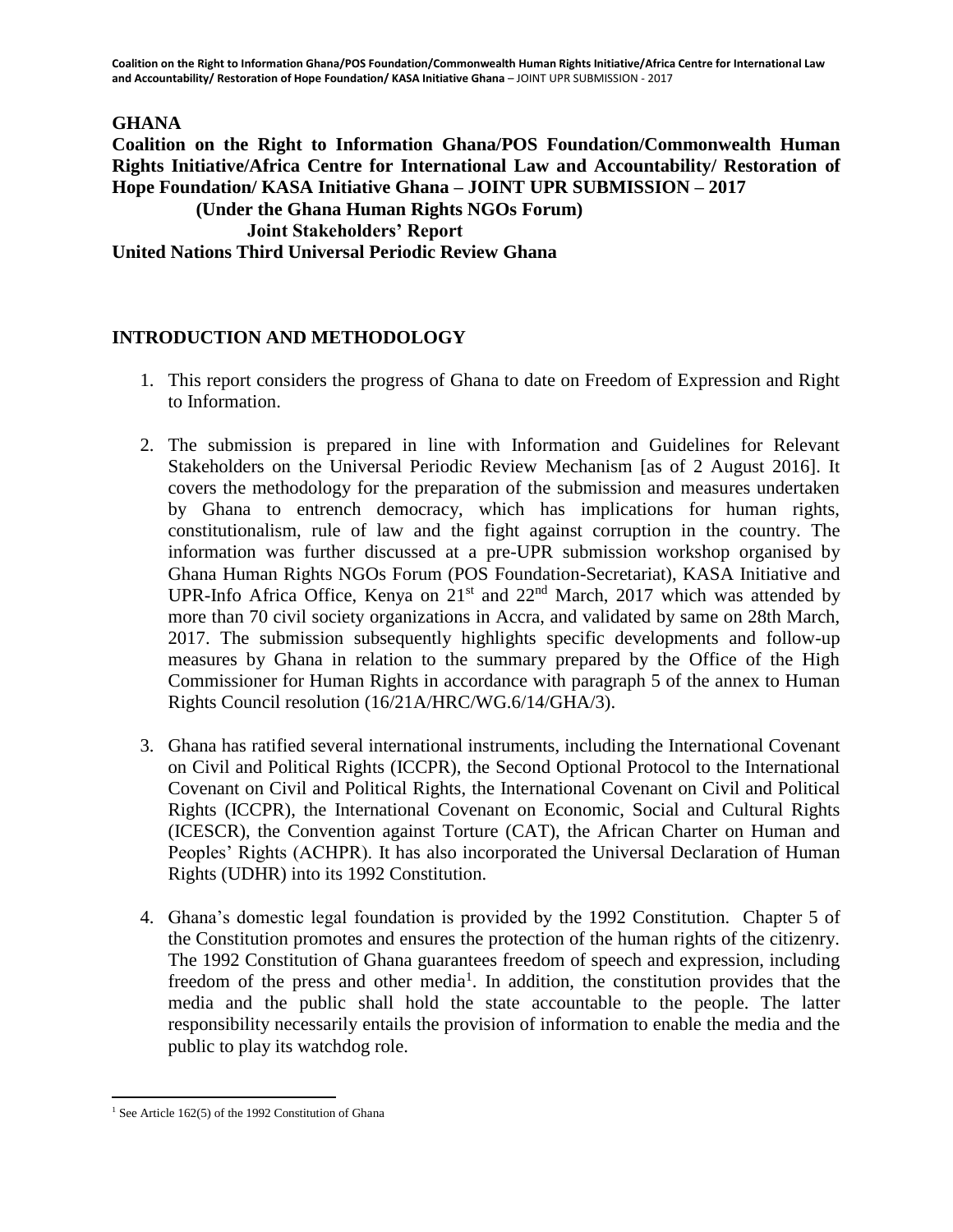# **Freedom of Expression**

- 5. Even though there was no specific recommendation to Ghana in UPR 2012 on freedom of expression, the recommendation on Right to Information necessitates the creation of an environment that encourages freedom of expression without fear of reprisals from state or non-state actors. However, there have been reported cases of violations of freedom of speech by state and non-state actors without the state investigating the incidents or providing an effective remedy. For example, the Media foundation for West Africa reported that "Ghana recorded the highest cases of violations against freedom of expression in the West African sub-region between January and April, 2014<sup>12</sup>. These reported violations have mostly been in the form of physical attacks, arrests and detentions, threats, censorship, etc. These violations have been perpetuated by both state and non-state actors. The state actors' perpetrators have included security agencies (military and police), state officials like members of parliament and ministers of state while non-state actors have included political party affiliates, organized groups and individuals. The greatest concern remains the failure to address nearly all the violations recorded.
- 6. Violence perpetrated by State actors to repress freedom of opinion and expression is particularly disturbing. For example, on 19 August, 2015, this group found that Stan Dogbe, a presidential staffer seized and smashed a voice recorder of the journalist who had gone to the 37 Military Hospital to follow up on an accident involving the presidential press corps. Subsequently, the Media Foundation for West Africa released a statement to condemn the action and a follow-up petition to the president to sanction the presidential staffer. The president formally acknowledged receipt of the petition but did not communicate any step taken on the case until his government left power in January 7, 2017.
- 7. In addition to State-led violence, the State has also failed to intervene in crimes against freedom of expression perpetrated by non-State actors. In March 2016, there was a report of a reporter with Bohye FM who was beaten by some men at Moshi-Zongo in Manhyia North Constituency, where elections for polling station executives of the New Patriotic Party (NPP) were being re-run.<sup>3</sup>
- 8. **Obligations**: Ghana is obligated to respect its obligations under article 162 (5) of the 1992 Constitution of the Republic of Ghana; Article 3(a) and Article 19(2) of The international Covenant on Civil and Political rights (ICCPR), and Article 9 of the African Charter on Human and Peoples Rights (ACHPR).

# **9. Recommendations:**

The State Party should:

I. Investigate, prosecute, and sanction all attacks on journalists.

 $\overline{\phantom{a}}$ <sup>2</sup> http://www.myjoyonline.com/news/2014/august-5th/ghana-leads-in-violation-of-free-expression-in-west-africa-report.php

<sup>3</sup> http://www.ghana-news.adomonline.com/politics/2016/march-3rd/journalist-assaulted-by-machomen-at-manhyia-north.php